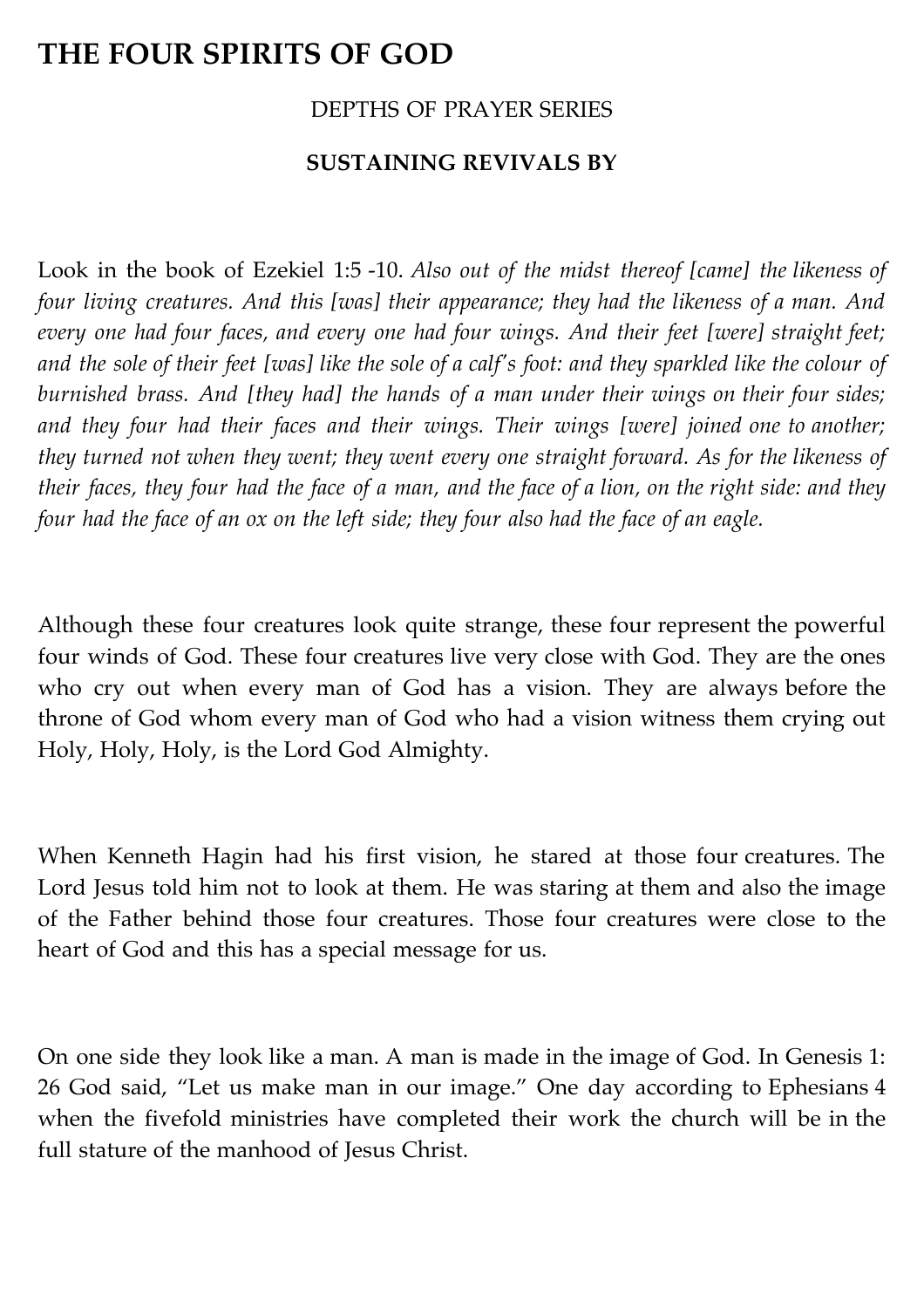On another side they look like an eagle. An eagle is always a symbol of healing. It says in the book of Psalms 103 that he shall renew your youth like the eagle. Isaiah 40 tells us they that wait on the Lord shall mount up with wings like eagles. When God brought the Israelites out, He told them He brought them out like an eagle carrying them on His wings. He promised them that no sickness would be upon their lives. Throughout all those years that they were with God in forty years, no sickness came upon them. Why because He said, "I brought you out as an eagle." We sing the song, "With healing in His wings." What wings? Eagle's wings. Eagle is a symbol of the healing move of God. On one side they had an image of an eagle. The wind of healing is judgment on the devil but healing for the body of Christ.

And on the other side we see how they look an ox. An ox is a symbol of a creature of burden and it is also a symbol of provision. Paul says in First Corinthians 9 not to muzzle the ox. The ox symbolizes the ministers of God who treaded out the grain and live by the gospel. And he used that as a symbol of how they should be provided for. He that labor is worthy. It tells us there the ox is a symbol of provision. It is a symbol of prosperity. And praise be to the Lord if your ministry has an emphasis on the South wind, the wind of provision, use an ox for your symbol.

On the other side they look like a lion. Whenever you see the Lord like the Lion of Judah, you know that He has come to deliver his people. He is a deliverer. The devil is only a roaring lion. But the Lord is the one and only Lion of Judah. He is the one who set free over the works of the enemy. Jesus is our deliverer. A lion is the symbol of boldness, where you will have no more fear. You will tread over the enemy. The wind of deliverance is the West wind. Now these four creatures are multiplied four times.

Turn to Ezekiel where we touched on the four winds of God. We are going to touch a little bit on those things and develop them further. We mentioned that when God sends a revival He always sends the four winds. When all four winds blow the wind of revival comes. Ezekiel 37: 9-10 *Then said he unto me, Prophesy unto the wind, prophesy, son of man, and say to the wind, Thus saith the Lord GOD; Come from the four winds, O breath, and breathe upon these slain, that they may live. So I prophesied as he commanded me, and the breath came into them, and they lived, and stood up upon their feet,*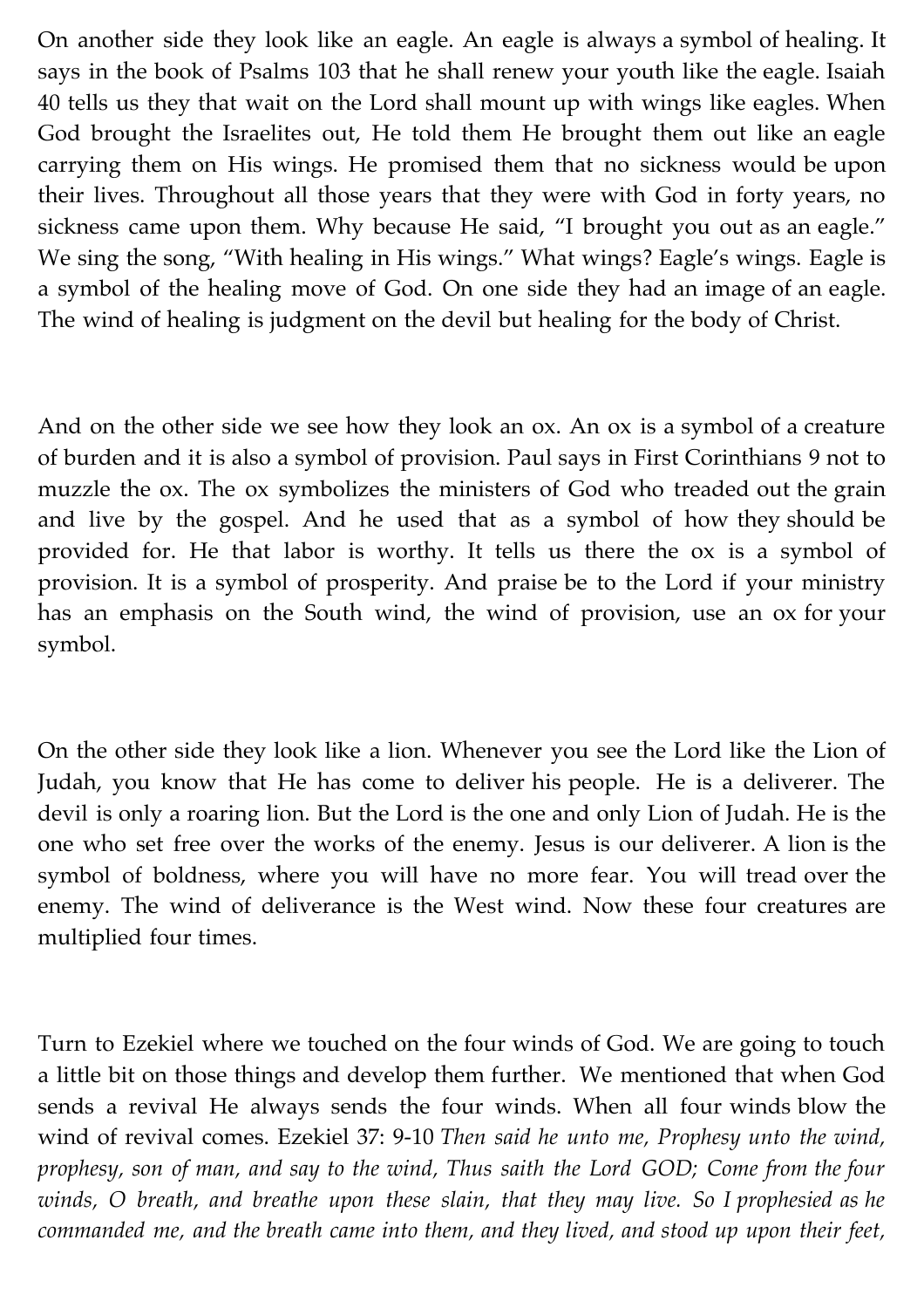We mentioned last week how the four winds of God are tied up to the seven spirits of God as listed in Revelation chapter one and Isaiah chapter eleven verse one. And how those seven spirits of God flow in four rivers. The Spirit of the Lord. The Spirit of wisdom and counsel and might and all those are broken down into four by the words "spirit of". There are four times the word spirit is mentioned. Outline it in the seven spirits into the four rivers. We also mentioned how the rivers of God and the four spirits of God which are the four winds of God are tied up to those four creatures. And those four creatures are in the book of Ezekiel chapter one.

Now we realize that these are actual creatures. These are actual spirit beings whom God has created. But they symbolize something else. They are picture of a working of God. Ezekiel 1:5 -10 *Also out of the midst thereof [came] the likeness of four living creatures. And this [was] their appearance; they had the likeness of a man. And every one had four faces, and every one had four wings. And their feet [were] straight feet; and the sole of their feet [was] like the sole of a calf's foot: and they sparkled like the colour of burnished brass. And [they had] the hands of a man under their wings on their four sides; and they four had their faces and their wings. Their wings [were] joined one to another; they turned not when they went; they went every one straight forward. As for the likeness of their faces, they four had the face of a man, and the face of a lion, on the right side: and they four had the face of an ox on the left side; they four also had the face of an eagle.*

Thus were their faces. These are strange four living creatures who dwell in the closest part of God's holiness. They are continually with the Lord. They are those same creatures who cry, "Holy, Holy, Holy, is the Lord God Almighty." They are God's transportation. They have wings. They are tied up to the picture of the four winds of God.

These four creatures also tie up to a picture of what God is doing in these last days. You have heard it mentioned how that we are living in the so-called Joshua generation. And how the old Moses generation is passing put. Now there are a lot of truths in those things. Just as Moses had to climb up to Mount Pisgah and all he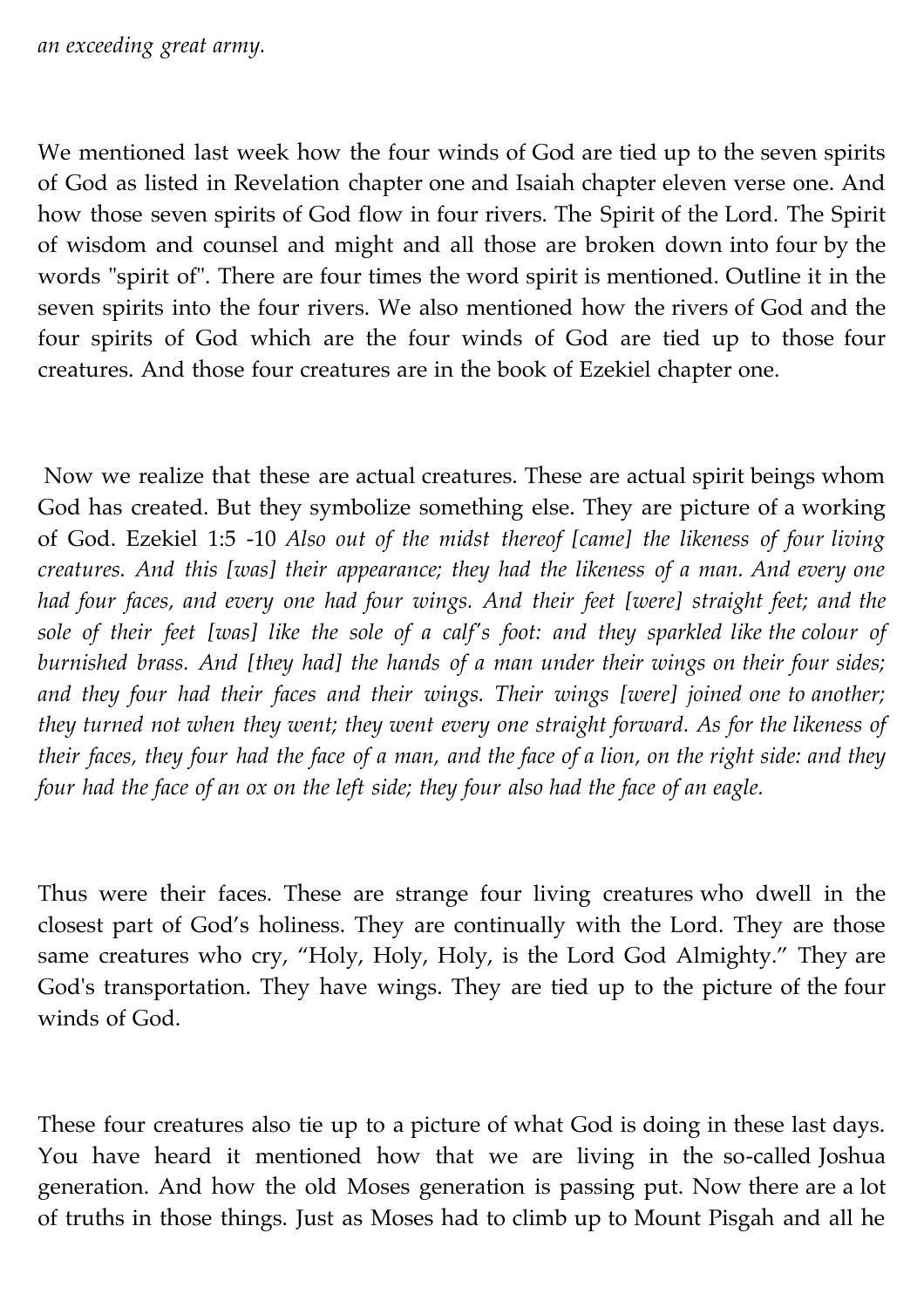had was a glimpse of the promised land. Deu 34:1 *And Moses went up from the plains of Moab unto the mountain of Nebo, to the top of Pisgah, that [is] over against Jericho. And the LORD shewed him all the land of Gilead, unto Dan, He* could see what is to come and yet he could not enter into it. This is exactly what so many men and women of God in previous generations had experienced after they had fulfilled their task and their purposes. Many whom God had called in previous generations had pointed the way for the latter generations. People like Smith Wigglesworth, Kathryn Kuhlman, and many of those who have lived before us. They had pointed to a time when a generation that will see the return of the Lord. And of course the generation that would see the return of the Lord would be the most blessed. They are going to see the full manifestation of God's move. All the four winds of God will blow in the end time generation. All the wonderful workings of God's anointing and manifestation has been reserved for this generation.

Now Joshua prepared himself in four ways also. Joshua had the four aspects of the Spirit of God. And when we call ourselves the Joshua generation, we must make sure that we have those four spirits that Joshua had. This ties back to the four winds of God and in turn, ties back to these four creatures. In the end, they tie to the seven spirits of God. I hope the numbers don't confuse you. But that is the way the Bible is. In fact we haven't done any further teaching on the four winds of God yet. The seven rivers of God became the four winds of God. And in the ends they flow into two spirits. That's another topic altogether.

What we are going to touch on tonight is how the four creatures symbolize the four different spirits. Like we mentioned last week, the North wind, the South wind, the East wind and the West wind. Each wind symbolizes something. And it's a representation of something. Now Joshua had to prepare himself and partake of these four spirits of God. And one of the first that he tasted was the experience of the ox. Remember the ox we mentioned is the wind of provision, prosperity. And the ox is also a symbol of servanthood, servitude. When there is a picture of an ox there is always a picture of a yoke. You would see the ox pulling and drawing the plough. When we call ourselves the Joshua generation, the first thing it means is that the Joshua generation is a generation that serves. Gone are the days where people seek to rule and reign. That is a generation that seeks to serve. For Jesus said the greatest among you shall be the servant of all. In his earlier part of his ministry, Joshua had to learn to serve. He was actually called the servant of Moses, the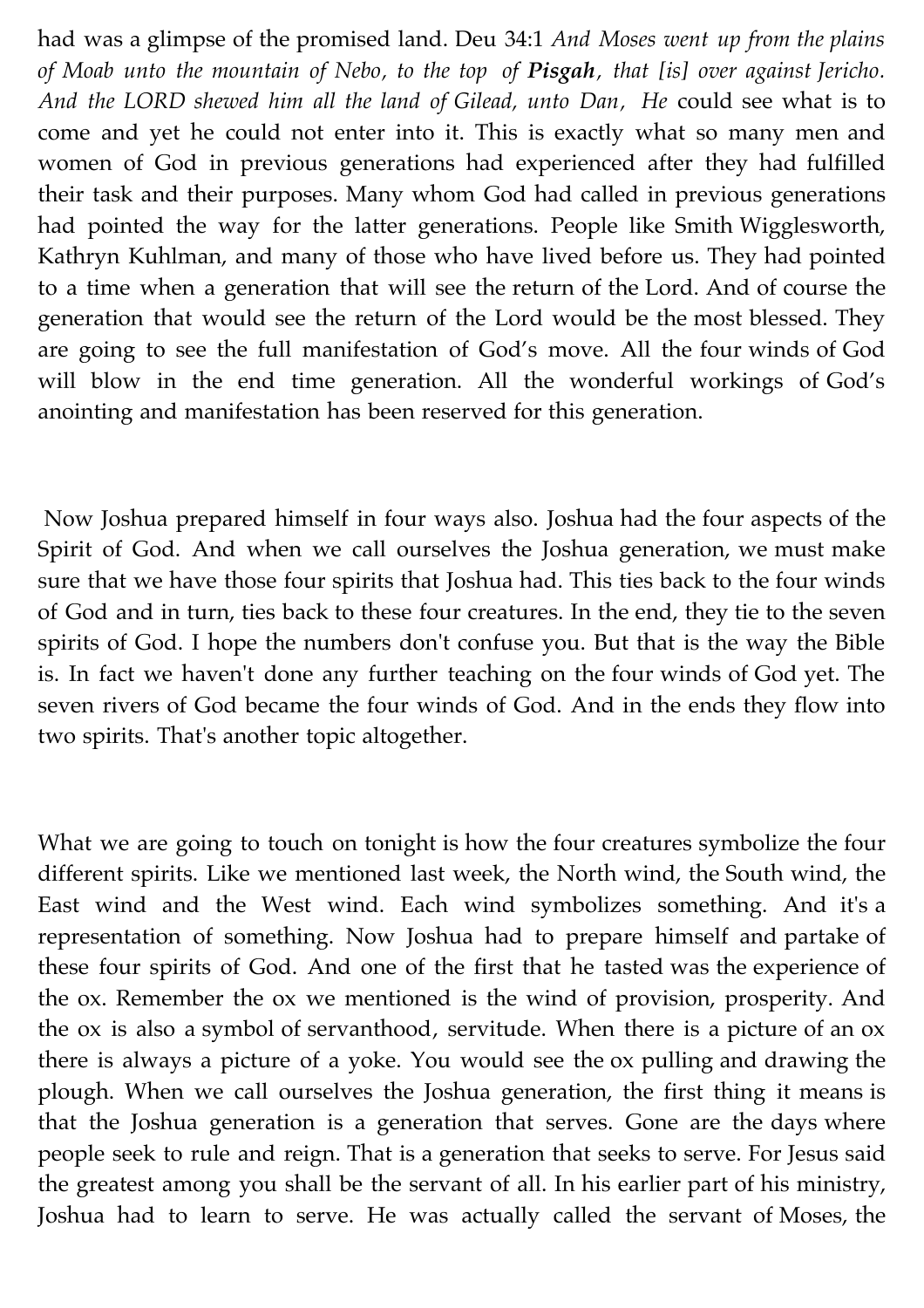minister of Moses. The word *minister* in Hebrew means servant.

Let's look at the book of Exodus chapter twenty four. That is not the first time that he is starting to serve. But that is one of the first mention of him as being a servant. He has been a servant of Moses all those days. Exo.24:12-13 *And the LORD said unto Moses, Come up to me into the mount, and be there: and I will give thee tables of stone, and a law, and commandments which I have written; that thou mayest teach them. And Moses rose up, and his minister Joshua: and Moses went up into the mount of God.*

In this verse taken from the old King James Version, Joshua is described as Moses' *minister.* Now the same word is used again in Joshua chapter one where it says *Joshua the minister of Moses* or *the assistant* or *the servant of Moses*. In all those times that Joshua was with Moses he did no miracles. He saw the glory of God from outside. Now to a normal person that could be very frustrating. Here you are at the fringe of something. You are just so near yet so far. And he has to continue faithfully while there is Moses and he had all the excitement. Moses heard the voice of God and he carried Moses' belongings up to the mountain. At a certain point Moses would say to Joshua, "You stay here while I go further." Most people would say to Moses, "I want to go all the way with you." And Joshua was left there and Moses went up into the glory. But Joshua was at the fringe of the glory. He was further than the rest but not in yet. And that is the most difficult point to be. You are far out and you stand out in the field but you are not in yet. You are different but you are not in yet. It is somewhere in between. I am not talking about fence sitters. God doesn't like that. Jesus said I rather you be hot or cold. Now here is Joshua not in that kind of situation or choice but more in a situation of preparation.

In those early years he had to see somebody else having all the glory. Somebody else would be having all the miracles. Somebody else would be having all the experiences. Somebody else would be having all the wonderful things. And here he was in the background serving while Moses was on the mountain for forty days which is a long time. How do you like to wait for somebody for that long. Moses didn't tell him how long he would be away on that mountain there. And here is Joshua waiting, consecrated, dedicated, surrendered, and Moses was having the time of his life – basking in the glory of God. I mean he was having a time of his life in God's presence. Then meanwhile the people down the mountain were having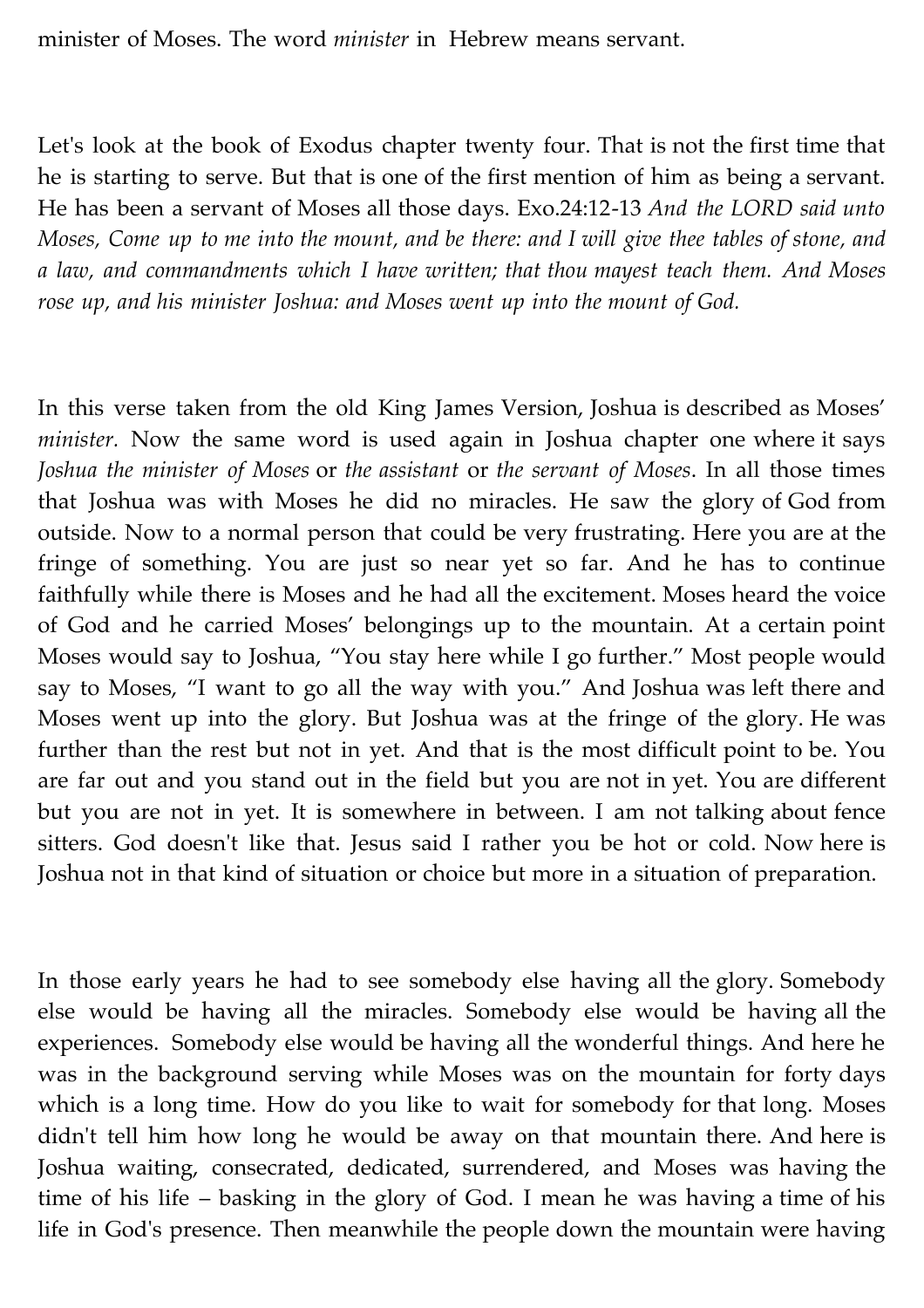their own ceremony. They said, "Moses is delayed. Let us make our own god." And they brought the golden calf, and created festivals with dancing and singing. They were also having the time of their life. They were having their orgies; Moses was in his spiritual experience and Joshua was just in between. Where was Joshua? Serving. That is the spirit of a servant. That is the ox. See there are times when God develop love in our life. He develops discipline and discipleship in our life. And those four have to be balanced. And those four have to be balanced in order for us to grow mature in God. We don't know how many years Moses had Joshua serving him. Let's suppose he started when God called Moses into Egypt. You know how long Moses lived. He lived to be about 120. That means that at least forty years of service if he started in Egypt. And forty years not seeing a single sign in his own life. Somebody else was doing all the signs but not him. He was always in the background. That is a test of perseverance. The spirit of a servant.

Elisha had to go through the same things. The first call of Elisha was to serve. His ultimate call was to be a prophet in place of Elijah. But in First Kings chapter nineteen God told Elijah to go and select Elisha and call Elisha to follow him. Elisha followed Elijah and served him. Can you imagine living so close with a man of God and seeing miracles being performed all the time? But it is not you. And what did Elisha do? Some of the things he did as listed in Second Kings 3: 11 *But Jehoshaphat said, [Is there] not here a prophet of the LORD, that we may enquire of the LORD by him? And one of the king of Israel's servants answered and said, Here [is] Elisha the son of Shaphat, which poured water on the hands of Elijah.*

What a humble task. Washing clothes, boiling water, preparing the food, collecting things for Elijah, what a humble task. And he did that for about ten years. I have fellowshipped with many people coming up in the ministry. Many say that the big hindrance for those new in the ministry is patience. But as we grow in the Lord, we learn patience. That is one of the dealings of God we have to undergo where He brings us to nothingness and we are like the ox chained to the yoke of Jesus. Jesus says that His yoke is light and easy. Till we finally die completely to self. That is a spirit of a servant.

The second spirit is the spirit of the lion. On one side they have a face of a lion.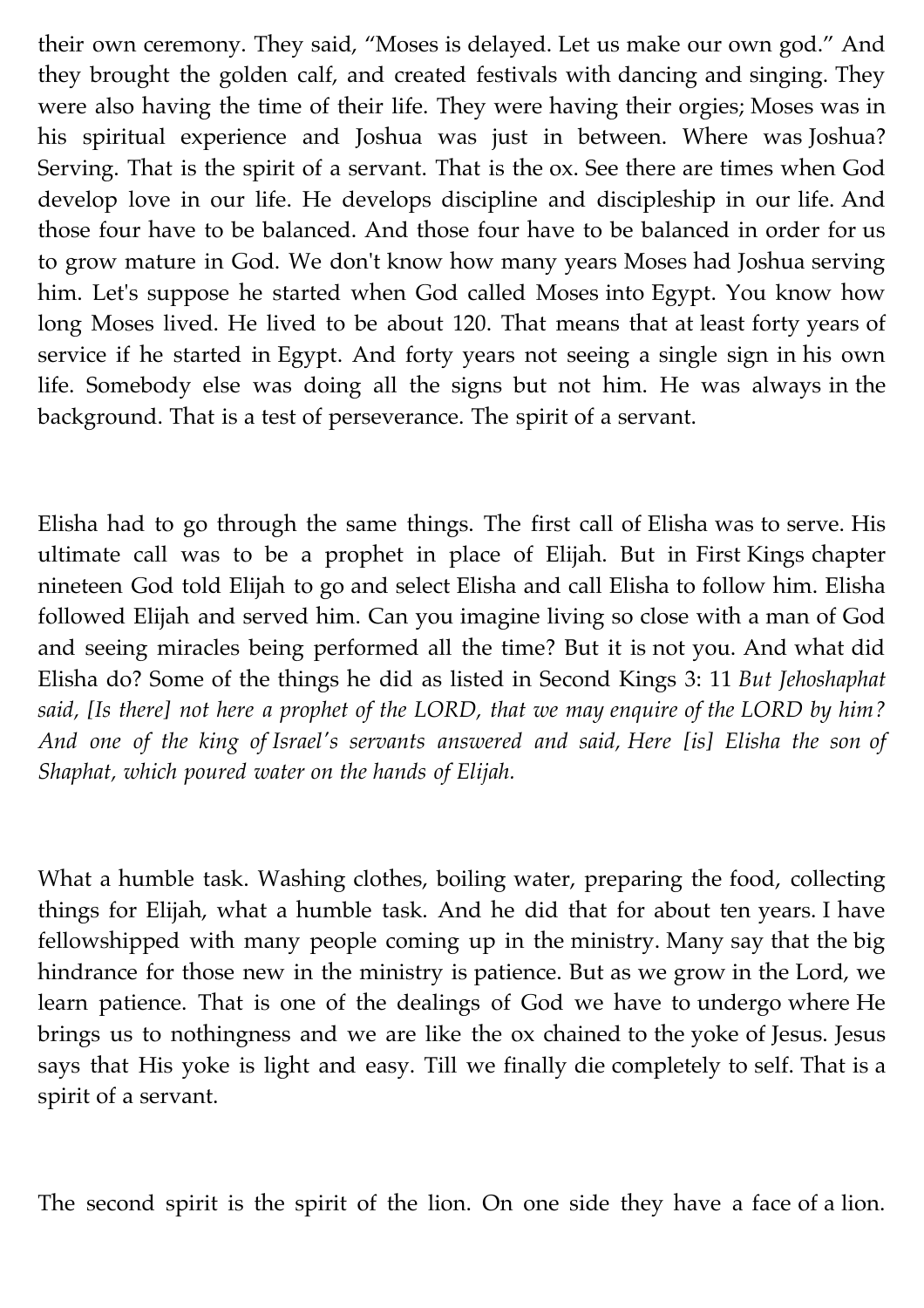Now that is a different creature altogether. You see those four images that are seen are not exactly like that. It is not that they look exactly like a lion. But they were in the image of that. There was a message involved. For example from the left side you look like something. Then I assume from the right side you look like the same thing. And then you have a face facing the back. The image they saw on one side is a lion. A lion is a symbol of courage and boldness. And the Joshua generation also needs courage and boldness. When Joshua took over the position of Moses, the phrase *be strong and of good courage* was repeated many, many times in the book of Joshua chapter one. Now the Hebrew word for *be strong* also imply *be bold*. In simple English *be daring*. In explanatory English *take a risk*. Be bold means you are willing to take a risk. What does it mean to be bold? To be courageous. It ties up to the situation one faces. It does take boldness to do something that nobody else had done. It takes no courage to walk the path that somebody has blazed before you. The spirit of a lion in the Joshua generation is spirit of boldness and courage. The Lion of Judah is a spirit of daringness. That is willing to launch out into new things. Launch out to do things that the previous generations had not done before.

Now you notice here how it is going to balance with the other side. See when we have tasted the spirit of being a servant and when we launch onto the other side and taste of the spirit of boldness like a lion, we are going to be much more balanced. In fact there is such a thing as a spirit of boldness. And the one main hindrance to the body of Christ moving forward is boldness. Not that we don't have the authority my friends. But it is the lack of boldness to exercise the authority. It's the lack of daring. Too many like to sit around and be comfortable. That's when God send prophets to afflict the comfortable pastors. So shake those who are comfortable. That spirit of boldness is what the early church prayed for.

Notice in Acts chapter four when they were more persecution, more difficulties. They did not say, "Lord, I will now take it easy." They did not say, "Lord why is this happening to me? I do not want all these things. I would rather have it the easy way and compromise." But they prayed in Acts 4: 29 – 31, *And now, Lord, behold their threatenings: and grant unto thy servants, that with all boldness they may speak thy word, By stretching forth thine hand to heal; and that signs and wonders may be done by the name of thy holy child Jesus. And when they had prayed, the place was shaken where they were assembled together; and they were all filled with the Holy Ghost, and they spake the word of God with boldness.*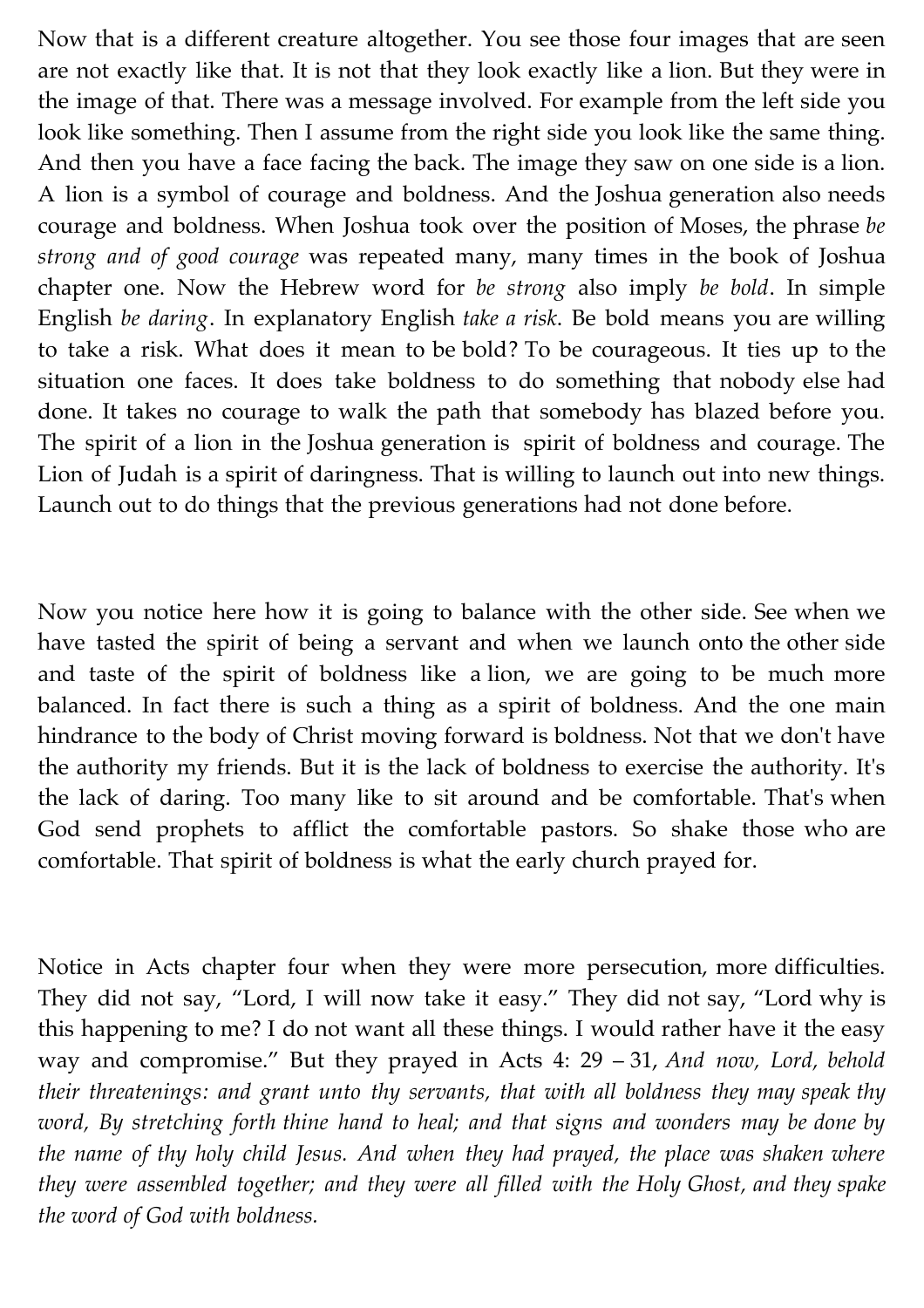And the Spirit of the Lion of Judah came on them and boldness came upon their lives. Joshua needs that. If Joshua did not have that spirit of boldness, he would not be able to do what he did. He cannot be saying Moses didn't do this before. If he keeps saying that, he would never have brought them into the Promise Land. Some people claim to be the Joshua generation after they heard Benny Hinn in Singapore. But when it came to actually doing it, they became stuttering and fearful like Moses. So when we say we are the Joshua generation let's understand what it means. The Joshua generation speaks about boldness as well. Boldness means willing to stick your head out. Willing to take risks. I like what Col Stringer said. He said when you have grown old and when you are just about to home to be with the Lord, what would be your greatest regret? Those of you who are young, you got a long future to look forward to. You may not think of all those things. But it is good to hear wisdom from the experienced. He says when time is passing you by and you have grown in the Lord to such an extend that you feel you are ready to go home. You look back in all your life and see if there is anything you could have re do, what would you have done? What would be your greatest regret? He made this statement which I think is wonderful. The greatest regret that anyone would have on their life is that they have not been bold enough to do something that they should have. But the spirit of a coward seems to cripple many. And as a result we are not bold enough.

That is where the spirit of an eagle comes. On one side of those four creatures looks like an eagle. The spirit of an eagle is a spirit of power and the spirit of vision. An eagle most powerful strength and reliance is its powerful sight. Way up yonder in the skies he could spot a prey. He has a very good vision. So that he could fly down upon the prey and grab it with his talon and pull the prey up. Short sighted eagle die fast. It would catch little food to eat. He has to behave like a vulture. Vultures have no initiative. Vultures just hang around, stick around, and when somebody else have finished their food and if there is any left over, here they come. Christians are supposed to be like eagles. But some Christians behave like vultures and would hang around when there is left over meat. When somebody dies or when something is left over, then they come around. But when there is nothing, they are not out there hunting with the vision of God. Now the spirit of an eagle speaks about vision and power. That's the spirit of the Joshua generation. It is the generation with the vision of the Lord. It is the generation with the power and the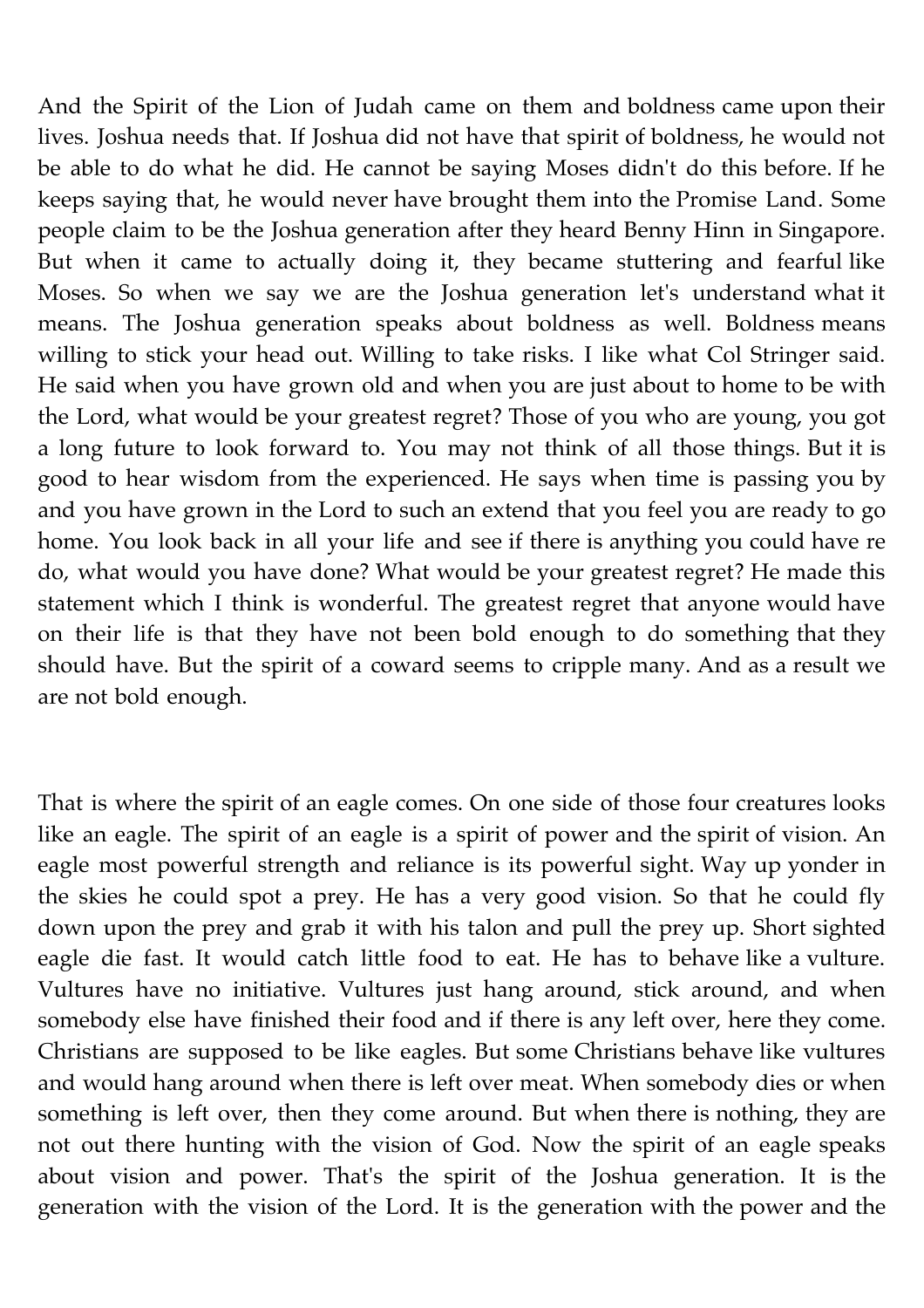anointing of God. You need the strong talons of an eagle as well as the sight of an eagle. Swiftness of an eagle. That's another tropic we are going to touch on afterwards. But we are just introducing these four different aspects.

Then we have the last the face of a man. And that speaks of perfection. Man is made perfectly in the image of God all the animals were not. That points to the person and presence of the Lord. The Spirit of the Lord. Notice the four winds there. Isa.11:2 the Spirit of the Lord shall rest upon him. And that is the North wind or the face of a man. Manhood speaks of the fullness of Jesus Christ. Then the second spirit mentioned is the spirit of wisdom and understanding. We mentioned last week that is the South wind. That is the spirit that brings prosperity, provisions. That is the face of the ox. Then the spirit of counsel and might. Might speaks of the mighty works of God. The East wind speaks about the face of an eagle. The spirit of knowledge and of the fear of the Lord. The West wind brings deliverance. The West wind is the face of the lion. The four winds of God that blows across this planet earth are spiritual winds and not natural winds.

Novel Hayes has a book called the Winds of God. He mentioned how he saw the four winds come together and formed a whirlwind and descended on the earth. Where ever it descended, it caused revival to come forth. So these are the four winds of God. When we pray for revival we need to pray in all those areas. And in the Joshua generation we need the spirit of a servant. We need the spirits of boldness. We need the spirit of power and we need the Spirit of the Lord himself in order to equip us in this generation. Now the Spirit of God and the winds of God have conditions for it to move.

And you see all these four winds in the book of Acts. Let's look at Acts chapter two verse one onwards. *Now in the day of Pentecost had fully come. They were all in one accord in one place. And suddenly there came a sound from heaven as of a rushing mighty wind and it filled the whole house were they were sitting. Then there appeared to them divided tongues as of fire. And one sat upon each of them. And they were all filled with the Holy Spirit and began to speak with other tongues as the Spirit gave them utterance.*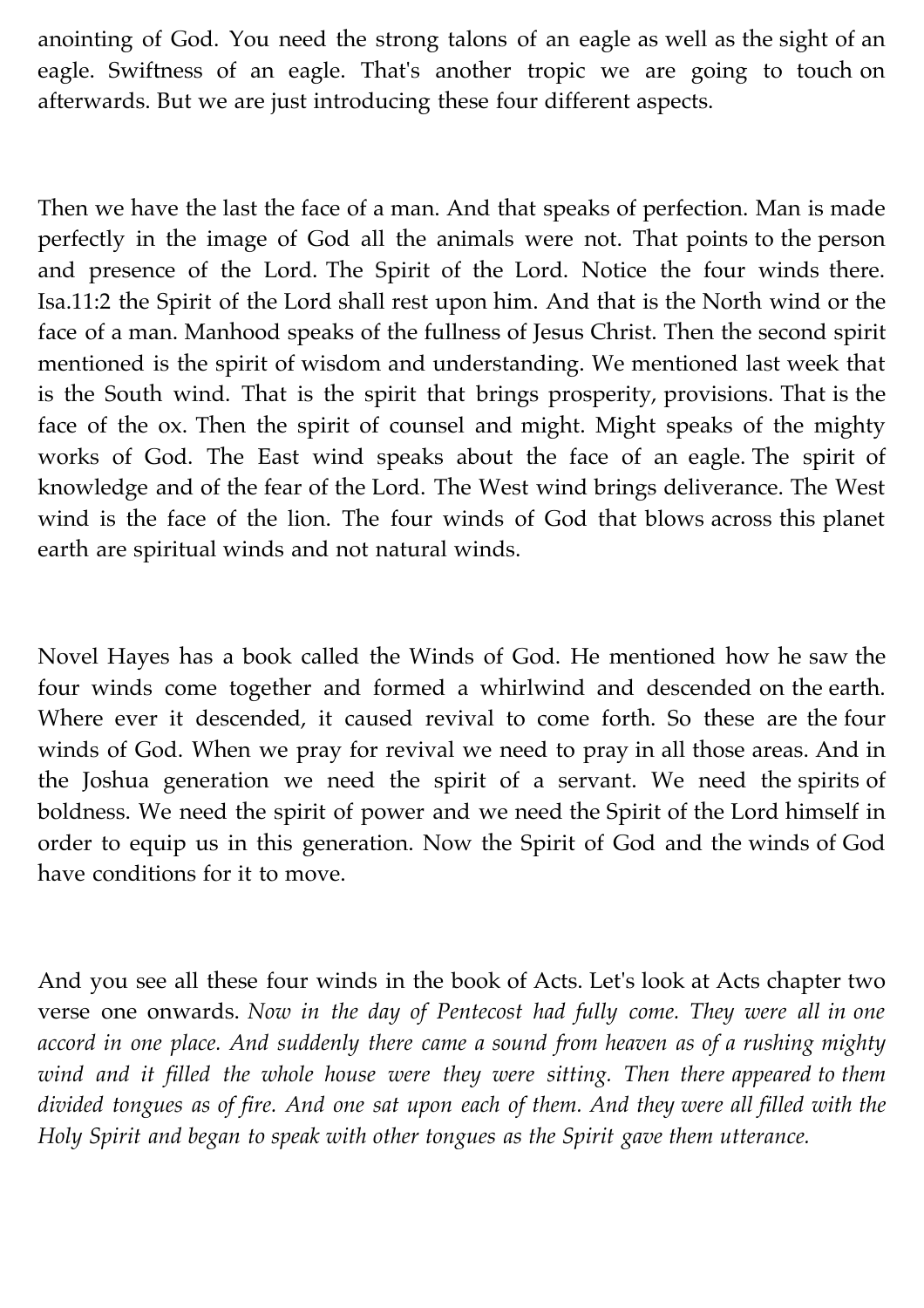Now this same incident Jesus said of Acts one verse eight. Now this incident was what He spoke about when He said the Spirit of God will come and you shall receive power when the Holy Spirit has come upon you. That's a picture of an eagle. The spirit of power is symbolized by the eagle.

Then as we look on in the book of Acts chapter four verse twenty seven onwards. *For truly against your holy servant whom you anointed both Herod and Pontius Pilate with the gentiles and the people of Israel were gathered together to do whatever your hand and your purpose determined before to be done. Now Lord look on their threats and grant to your servants that with all boldness they may speak your words by stretching out your hands to heal. And that signs and wonders may be done through the name of your holy servant Jesus. And when they had prayed the place where they were assembled together was shaken. And they were all filled with the Holy Spirit. And they spoke the word of God with boldness.*

That's the picture of a lion. You asked, "Weren't these apostles already baptized in the Spirit?" Yes they were but look what had happened now. They received a greater degree of boldness. It was the wind of God blowing. The spirit of boldness was filling their lives in a stronger measure than before.

Together with that we see also the picture of the ox. In the very next verse in verse 32 it says. *Now the multitude of those who believe were of one heart and one soul. Neither did anyone say that the things they possess was his own. But they had all things in common. And with great power the apostle gave witness to the resurrection of the Lord Jesus and great grace was upon them all. Nor was there anyone among them who lack. For all who have houses or land sold them and brought the proceeds of the things that was sold and laid them at the apostles feet. And they distributed to each as anyone had need.*

Don't forget that's a revival of love that took place. We may think that it is very easy to sell one's belongings and lay them at the apostles' feet. But let me tell you that if you have a house it is not that easy to sell it and give away. It is easy to read about other people's sacrifices but not easy to part with one's precious belongings. And here they sold their possessions and gave them to the Lord. And the amazing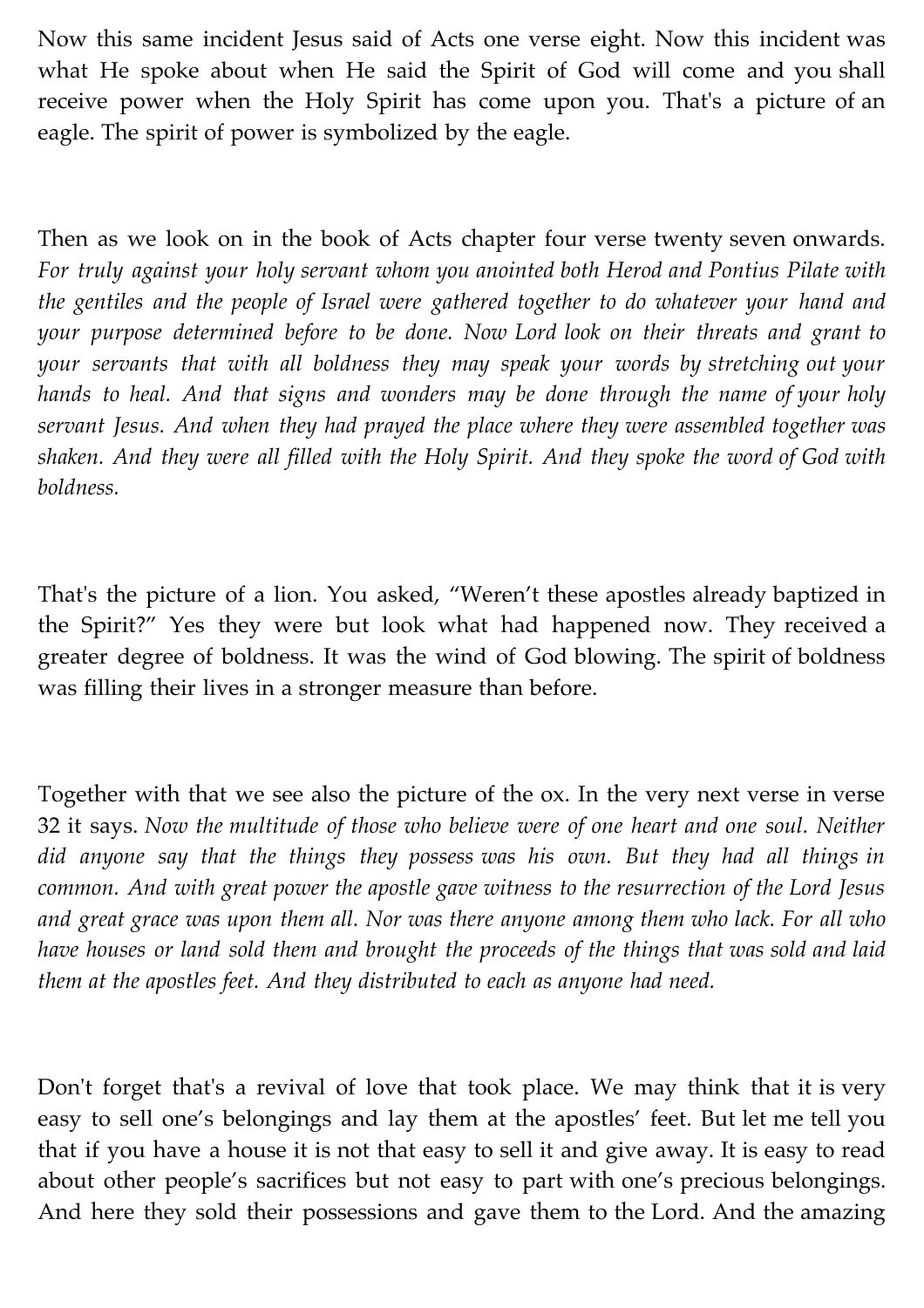is that it says there was none who was poor among them. The love of God had caused them to serve one another. That is the picture of the ox.

There is another picture in the book of Acts in the Jerusalem church but more clearly seen in Acts 13: 1-3, *Now in the church at Antioch there were certain prophets and teachers. Barnabas, Simeon who was called Niger, Lucius of Cyrene, Manaen who had been brought up with Herod the tetrarch and Saul. As they ministered to the Lord and fasted the Holy Spirit said now separate to me Barnabas and Saul for the work which I have called them. Then having fasted and prayed and laid hands on them, they sent them away.* That is the picture of a face of a man. What does that mean? If you notice how the fivefold ministries in Ephesians 4: 11-13 says how God some apostles, some prophets, some evangelists, some pastors and teachers for the perfecting of the church, and it says that the whole church may grow into a perfect man. One of the manifestations of the move of God in the spirit of the Lord will be the release of the fivefold ministries. And so here in Acts 13 we see the release of the fivefold ministries. It was birthed forth from that prayer meeting that they had that night.

Now having laid some foundations let's draw some principles. There was one common denominator in the move of God, in all the four winds and all the four pictures that we had. In Acts chapter two is repeated at least three times, *they were with one accord*. In Acts four it was repeated again. *They were praying with one voice*. Then after that, *they were filled with boldness.* It mentioned *they were with one heart, one soul, one mind*. And then you see the revival of God's prosperity in their midst.

Then over in Acts 13 These leadership were in one heart, one mind, praying and seeking God together. There is no way we can get the winds of God blowing without united prayer. You can get so far by praying alone. But we will never see the wind of God blow until God's people gather and pray corporately together. There is a place and time and a purpose. Sometimes people have the impression that they can pray at home, so why bother coming all the way to the church to pray with others? Why should I drive all those kilometers and pray with you? After all, my brother, there is no distance in the Spirit. Wrong application. Why should I come all the way? Prepare myself and then there is someone who has a distraction next to me. But there is a purpose for praying together. Let me repeat. We will never see the move of God until we mobilize God's people to corporate prayer. We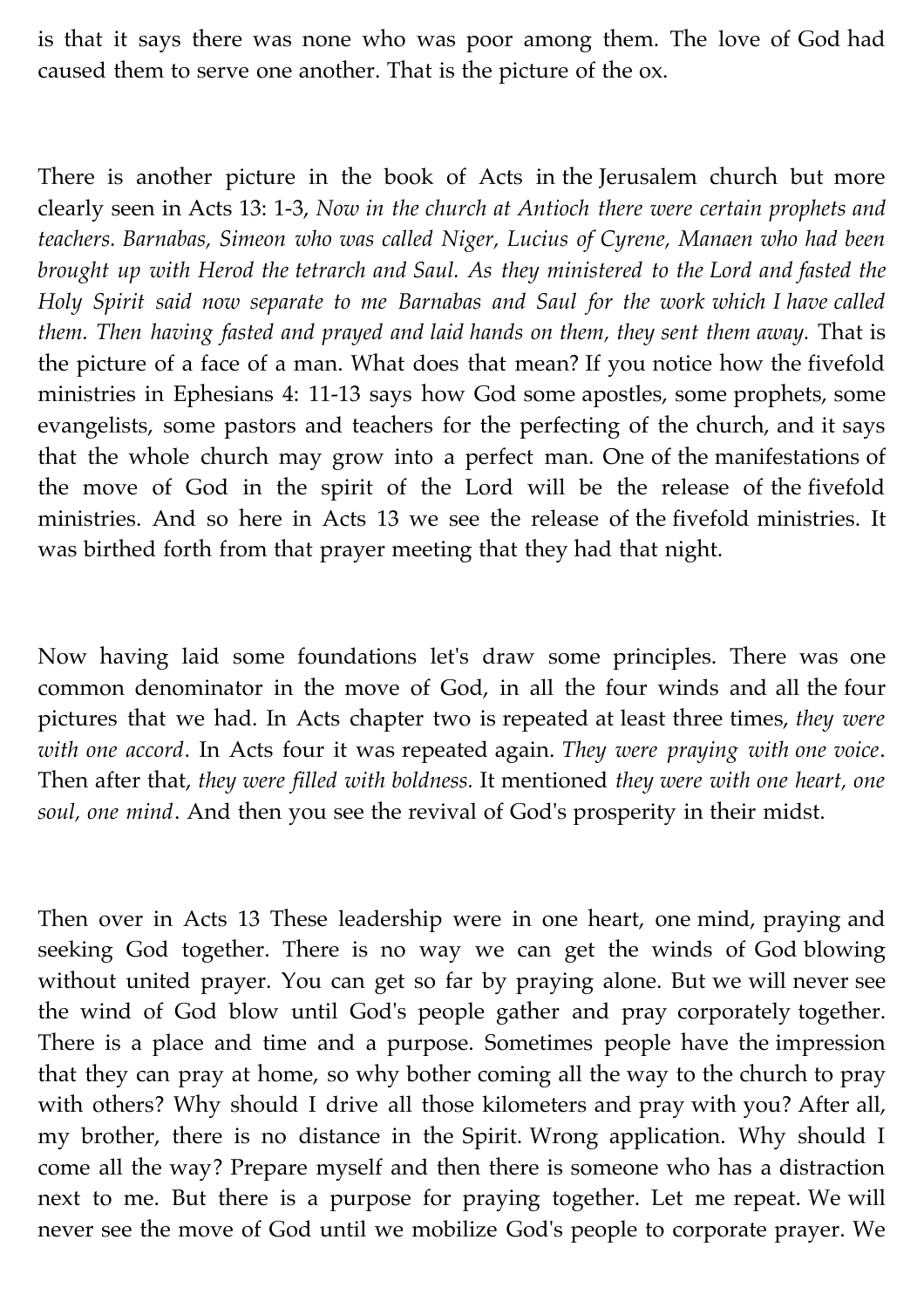must be in one accord, in one place. That will release the winds of God. I haven't seen where God release the wind of God in any revival without corporate prayer. Individual prayer can do for your life. We need to mobilize God's people to corporate prayer. Mobilize them to pray in your home together. Mobilize them to pray in any where you know. In the early days of Christianity they always gather together to pray. And it was not just once a week. It was every day. So there is a common denominator among these four pictures that we have, corporate prayer together.

Now each one brought forth a different manifestation. Notice in Acts two when Jesus talk about power, He speaks about tongues. They began to pray forth in tongues. Then when it talk about they being filled with boldness, it talks about them speaking the word of God. Then when it talks about them being filled with the love of God, there is oneness in heart, mind and soul. That points to us 1 Cor.13 the love of God. And in Acts 13 when it speaks about that face of a man and the release of the fivefold ministries, it points to ministry onto the Lord. So in each you will find a key theme that is there. In order for us to partake of the spirit of a servant, we must grow in love. Without love we can never be a servant. Love and servanthood are linked. So if people say we are the Joshua generation but we don't have love, we are only kidding ourselves. Love is the face of an ox.

The spirit of a lion, Lion of Judah, is boldness. You will never get boldness until you get a revival in the word. The spirit of the lion is boldness. That is the revival of the word. So we need a revival of love, we need a revival of the word, boldness, power the eagle. We need a revival in tongues and in prophecy. We need a revival of the gifts of the Spirit of God. And you start with tongues.

And finally the face of a man is the revival of the fivefold ministries. We need a revival of praise and worship. We need those who have established the four spirits of God, the four winds of God to blow and do whatever he desires.

So far in Christianity in the  $20<sup>th</sup>$  century you have seen to a certain extend a revival of what we call the discipleship movement but it went slightly lopsided. But it was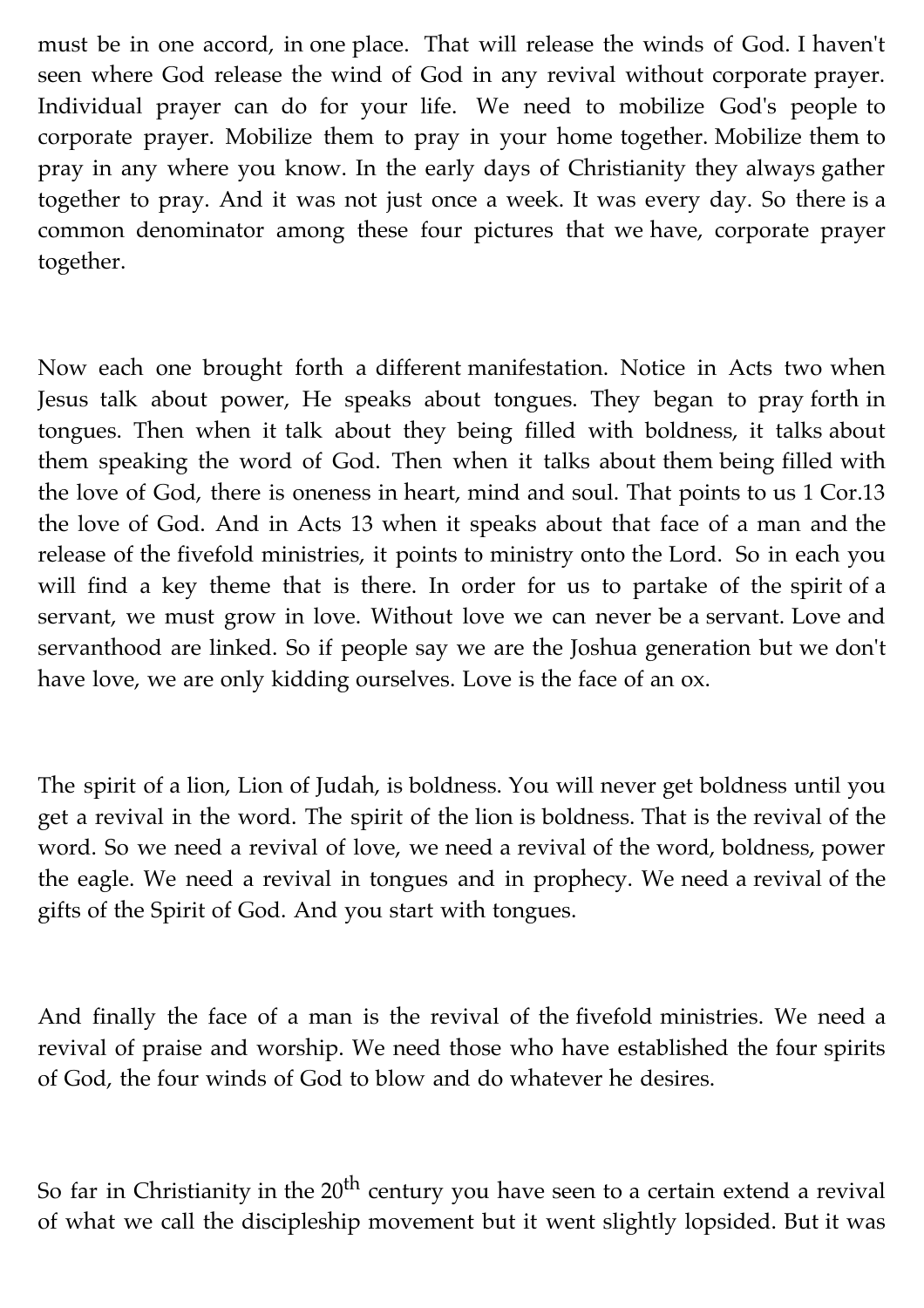originally intended to be a movement of love. You read John Coller's teaching and writings. You will find his tremendous emphasis on love. Love being the principle, the motivation behind all of Christianity. His organizational structure may not be fully that can be followed. The methods may defer but the principles remains the same. The principles he brought forth are tremendous. Jesus did not ask us to make converts. He asked us to make disciples in Matt. 28. The great commission is not just go and preach the gospel full stop. The great commission is go and make disciples of all nations. That's the great commission that Jesus wanted. And discipleship you have to pay the price of servanthood. There is no way you can make a person disciple without follow up, without calling them, without visiting them, without meeting their needs, without being there when they need you. There is no way you could make a disciple of somebody without moulding their life in the love of the Lord.

Then you have what we call the word movement. That's another wind of God blowing. And you have also the Charismatic movement. The gifts of the Spirit. The restoration of God. In all these moves the body of Christ has yet to see the revival of true love. The discipleship movement seeks to do that. What we see in our day is the revival of praise and worship. I bring this to the current situation so that you could have a picture of what God is doing in our time. He is not seeking to create a wave and them let it die. He did not intend for any move to die off. He intended the move to carry over inclusive not exclusive of the previous move of God.

What we want to see in these last days is all those four winds of God blowing fully. And that takes prayer from our hearts. And just as there is a general move of God there is what I call a personal move of God in our lives. And the personal move is this. Everyone of us must taste what discipleship is like, character building. Now character buildings take time. In five years time you will not be the same person as you are today if you keep going to a good Bible teaching church and you keep fellowshipping with brethren. They will mould your life and you will mould their life and help in character building.

Now there is the other aspect which all of us naturally long for is to move in the power of God, the gifts of the Spirit. The power of God is symbolized by the eagle. And then there is another development in our lives where people have to learn to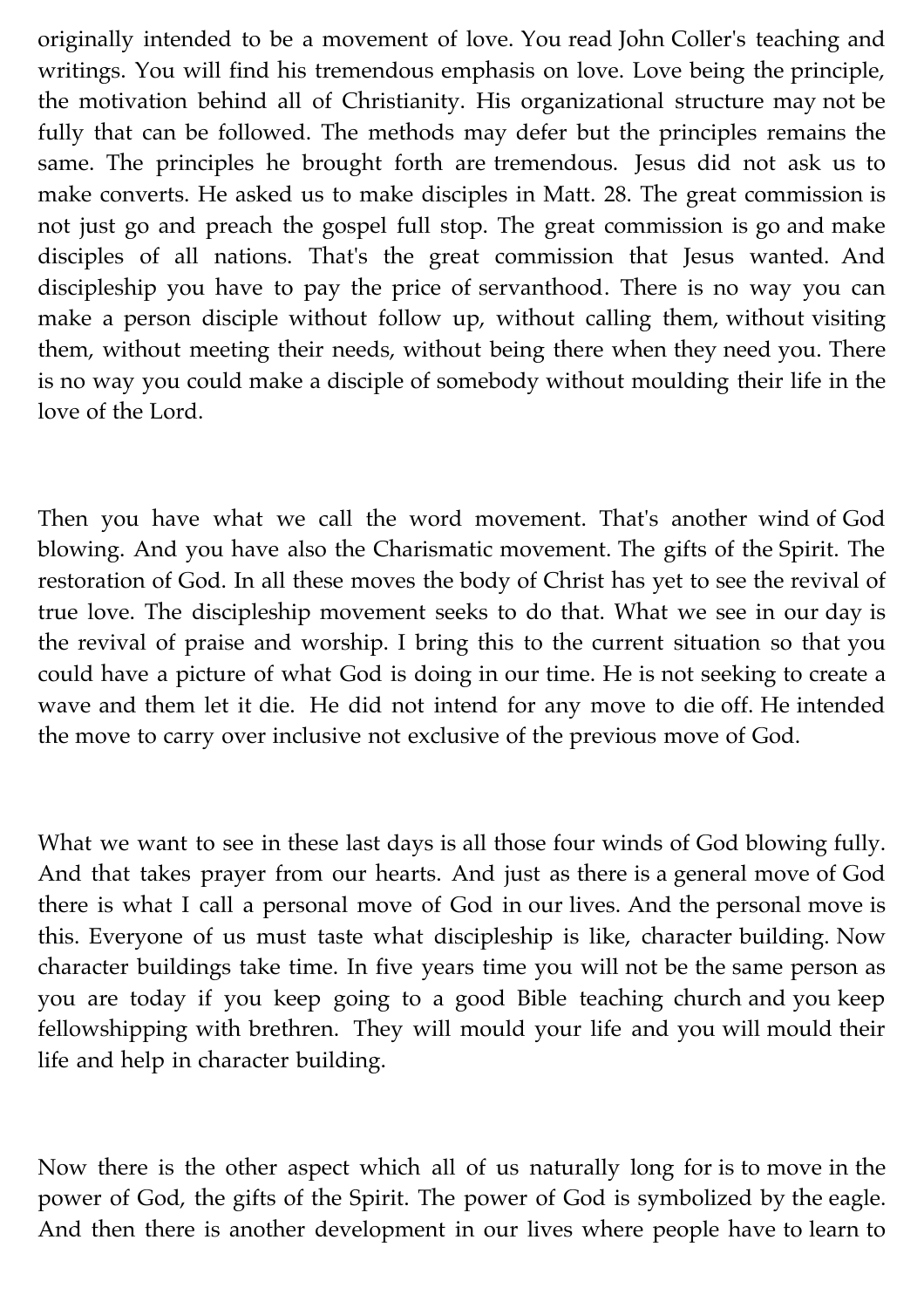be like bold and courageous like a lion. That talks about difficulties you face. If you have those three you don't have enough, because you got to take your roots in God and developing in the presence of God. The face of a man. Do you know in all those four they speak of different tasks that you face yourself? In discipleship and in the ox you face yourself. Your own weakness and your strong point. Your battle is yourself. The first battle any Christian had to fight is with themselves. If you can't win the battle that is raging within you, you cannot win the battle without. Your first battle is within yourself. The storm is within you. And you must face yourself. Take a close examination of yourself, your character, your weaknesses, your strong point, and make it into meekness, gentleness, kindness. Your first battle is yourself.

Your second the lion is your foe, your enemy the devil. It goes about roaring, a roaring lion. There was this teacher in the fivefold ministry that I met. One day God showed him a vision. And he saw the devil like a roaring lion. After a while the lion sat down and took his false teeth out. Hi that is not the Lion of Judah, this the devil. But yet Christians will still let him gum them to death. The spirit of a lion speaks about you facing the enemy. Everyone of us has to face the devil. There is a time when there is no body but you facing the enemy. Thank God for brethren but to be really tested you need to be thrown into the lion den alone. In this way, the best can come out of you. And God is going to release you into that when you are ready to face different areas of opposition. One you face the battle within yourself second you face your foe the enemy.

In the third area might and power you face the need of humanity. Sometimes you want to cry and weep because you see so many needs and you are helpless to meet. You could do everything you can and you would not have touched the fringe to release the sufferings of humanity. There are all kinds of sufferings internal and external. You begin to face the awesome task of perfecting human beings into the will of God. You rely on the power of the Spirit of God, the eagle. You shall renew your strength like the eagle. You can do it not by yourself but by the Spirit of God. It's a different battle to face yourself. It's a different battle to face the devil. It's a different battle to face human beings.

In the fourth phase the face of a man, you are facing the Lord. I have seen the Lord,